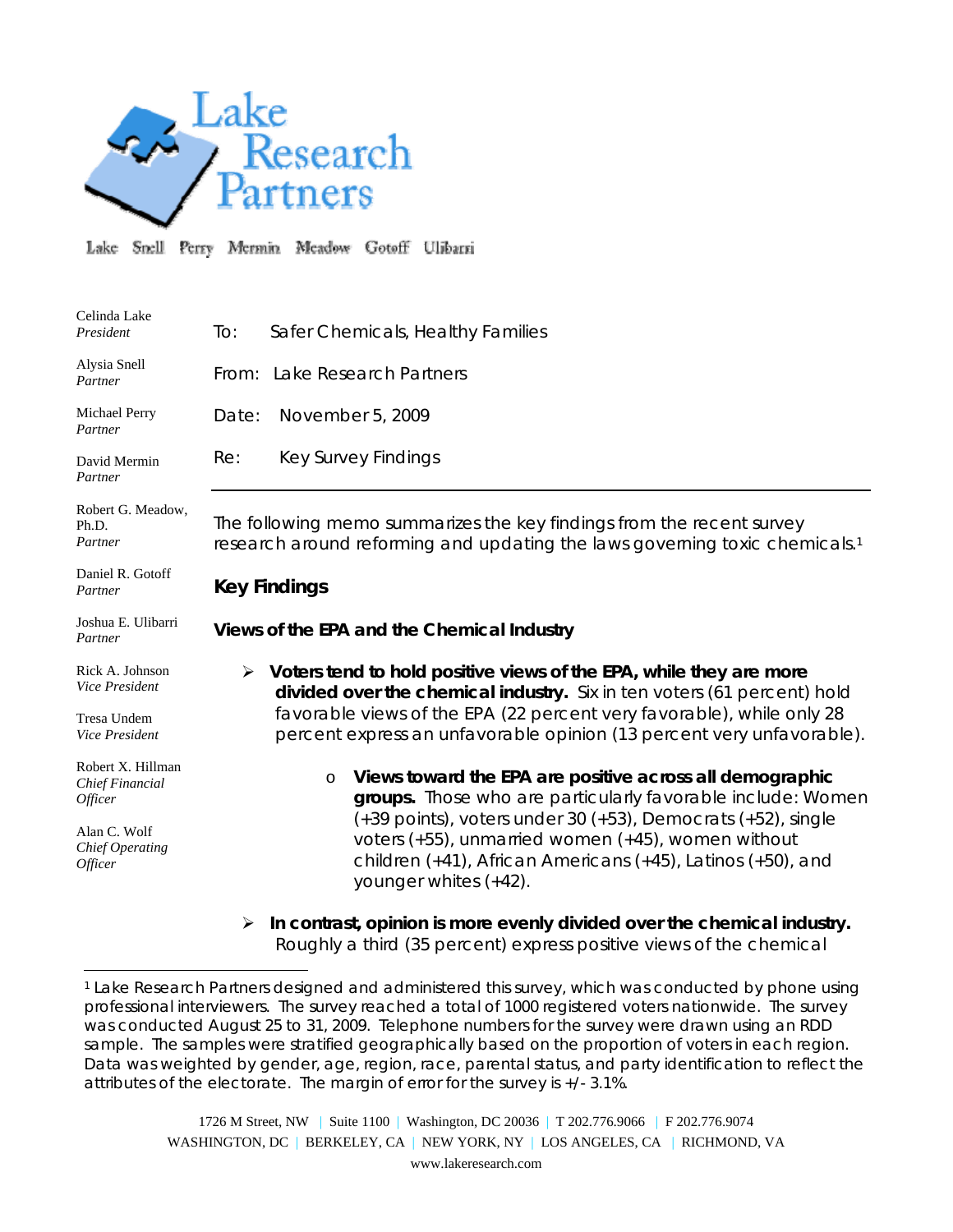industry (9 percent very favorable), while 38 percent are unfavorable (18 percent very unfavorable).

o Those who are most unfavorable toward the chemical industry include: Women under 50 (net -25 points), non college educated women (net -15), Democrats (net -22), particularly Democratic women (net -24), mothers (net - 22), and voters in the West (net -20).

## *Attitudes on the Toxic Substances Control Act*

- ¾ **A strong majority of voters (74 percent) support the Toxic Substances Control Act when given a description. Intensity is also strong, with nearly half of voters expressing strong support (46 percent).**
	- o **Support for the Toxic Substances Control Act is strong across partisan lines.** Roughly three quarters of Democrats, independents, and Republicans alike favor this Act. Republican women express more intensity than do Republican men (48 percent to 38 percent strongly favor).
- ¾ The elements of the legislation that elicit greatest concern upon explanation include that chemicals in existence prior to 1976 have been grandfathered in (87 percent somewhat or very concerned; 66 percent very concerned), that the EPA was unsuccessful in banning asbestos (80 percent; 60 percent), and that only 200 chemicals have been tested in the years that TSCA has been in effect (84 percent; 58 percent).
	- o Hearing information on TSCA's limitations diminishes support across demographic groups by double digit margins; roughly 15 to 25 points across most groups. Latinos are less likely to show a decline in support (12 points), compared to 20 points among whites and 17 points among African Americans.
- ¾ Additionally, people grow more convinced that regulations on chemicals are not strong enough once they hear details on TSCA. There is an 11 point increase in this sentiment once people hear information on TSCA. Majorities of voters across most demographic groups say regulations on chemicals are not strong enough. The exceptions are independent and Republican men (49 percent and 47 percent say not strong enough respectively).

## *Attitudes on Chemical Reform*

- ¾ **A strong majority of roughly seven in ten voters (71 percent) support the proposed legislation, when given a brief description.** Intensity is greater than initial attitudes on TSCA, with 53 percent expressing strong support.
	- o While Democrats express the greatest support for chemical reform, strong majorities of Independents and Republicans also favor the legislation. Eight in